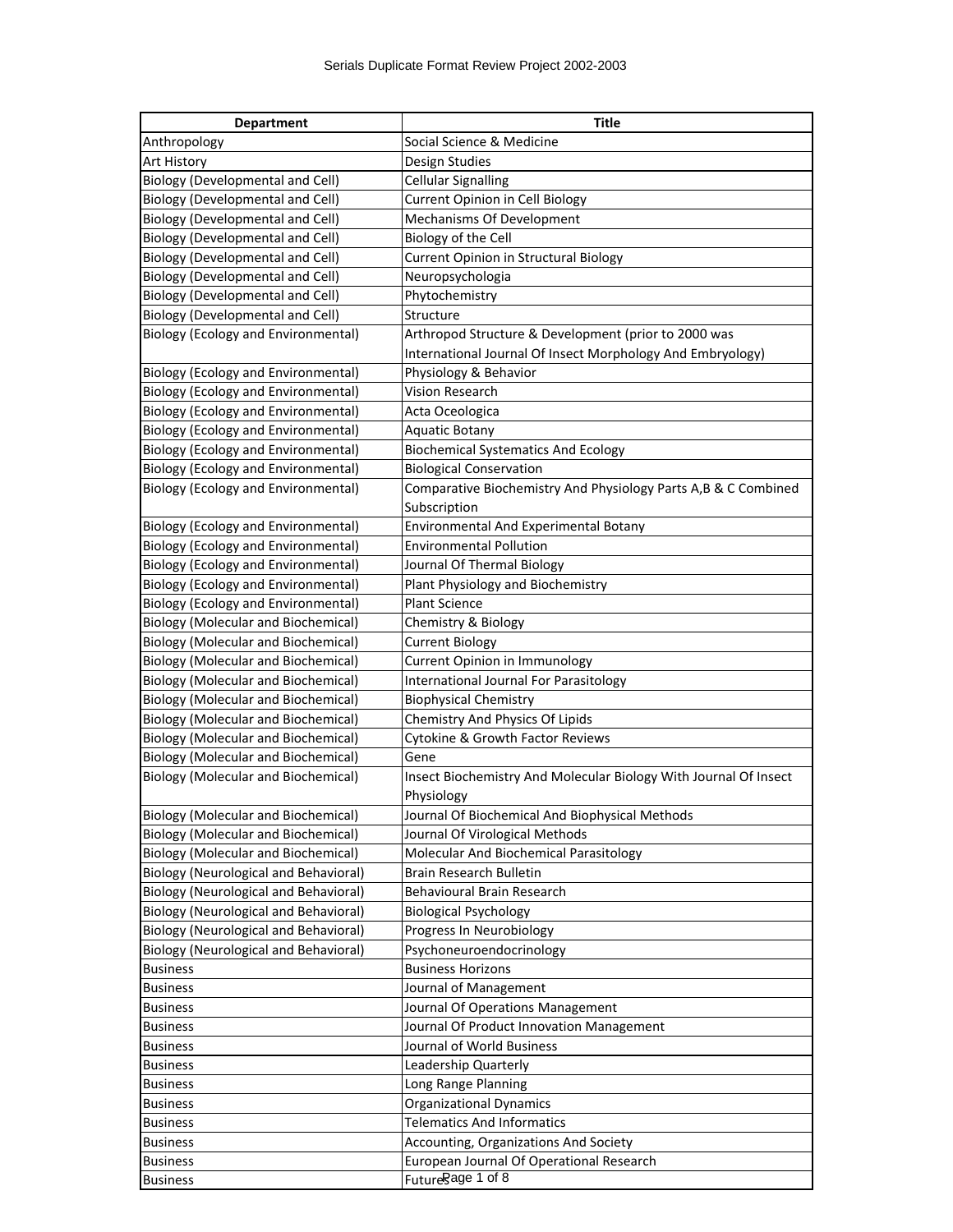| <b>Department</b>            | <b>Title</b>                                                     |
|------------------------------|------------------------------------------------------------------|
| <b>Business</b>              | Information & Management                                         |
| <b>Business</b>              | International Journal Of Industrial Organization                 |
| <b>Business</b>              | Journal Of Accounting And Economics                              |
| <b>Business</b>              | Journal Of Banking And Finance                                   |
| <b>Business</b>              | Journal Of Business Research                                     |
| <b>Business</b>              | Journal Of Economic Behavior & Organization                      |
| <b>Business</b>              | Journal Of Economics And Business                                |
| <b>Business</b>              | Journal Of Financial Economics                                   |
| <b>Business</b>              | Journal Of International Money And Finance                       |
| <b>Business</b>              | Journal Of Monetary Economics With Carnegie Rochester Conf       |
|                              | Series On Public Policy                                          |
| <b>Business</b>              | Omega                                                            |
| <b>Business</b>              | <b>Telecommunications Policy</b>                                 |
| Chemistry                    | Journal Of Aerosol Science                                       |
| Chemistry                    | Progress In Solid State Chemistry                                |
| Chemistry                    | Spectrochimica Acta Part A: Molecular And Biomolecular           |
|                              | Spectroscopy                                                     |
| Chemistry                    | Spectrochimica Acta Part B: Atomic Spectroscopy                  |
| Chemistry                    | Advances In Colloid & Interface Science                          |
| Chemistry                    | Bioorganic & Medicinal Chemistry                                 |
| Chemistry                    | Bioorganic & Medicinal Chemistry Letters                         |
| Chemistry                    | Carbohydrate Polymers                                            |
| Chemistry                    | Carbohydrate Research                                            |
| Chemistry                    | <b>Chemical Physics</b>                                          |
| Chemistry                    | <b>Chemical Physics Letters</b>                                  |
| Chemistry                    | European Polymer Journal                                         |
| Chemistry                    | Inorganica Chimica Acta                                          |
| Chemistry                    | International Journal Of Mass Spectrometry                       |
| Chemistry                    | Journal Of Electroanalytical Chemistry With Bioelectrochemistry  |
|                              | And Bioenergetics                                                |
| Chemistry                    | Journal Of Molecular Catalysis A:Chemical                        |
| Chemistry                    | Journal Of Molecular Structure With Journal Of Molecular         |
|                              | Structure: Theochem                                              |
| Chemistry                    | Journal Of Organometallic Chemistry                              |
| Chemistry                    | Journal Of Photochemistry And Photobiology Parts A, B and C      |
|                              |                                                                  |
| Chemistry                    | Polyhedron                                                       |
| Chemistry                    | Progress In Polymer Science                                      |
| Chemistry                    | Progress In Surface Science                                      |
| Chemistry                    | Reactive And Functional Polymers                                 |
| Chemistry                    | Surface Science With Applied Surface Science And Surface Science |
|                              | Reports And Surface Science Letters                              |
| Chemistry                    | Tetrahedron And Tetrahedron Asymmetry                            |
| Chemistry                    | Tetrahedron Letters (Includes Notes And Preliminary              |
|                              | Communications)                                                  |
| Chemistry                    | Thin Solid Films                                                 |
| Cognitive Science            | Cognitive Development                                            |
| Cognitive Science            | Cognitive Science                                                |
| Cognitive Science            | Acta Psychologica                                                |
| Cognitive Science            | Cognition                                                        |
| Cognitive Science            | Evolution And Human Behavior                                     |
| Criminology, Law and Society | International Journal Of Law And Psychiatry                      |
| Criminology, Law and Society | Journal Of Criminal Justice                                      |
| Earth System Science         | Geochimica Et Cosmochimica Acta                                  |
| Earth System Science         | AtmospR@Ref&arch                                                 |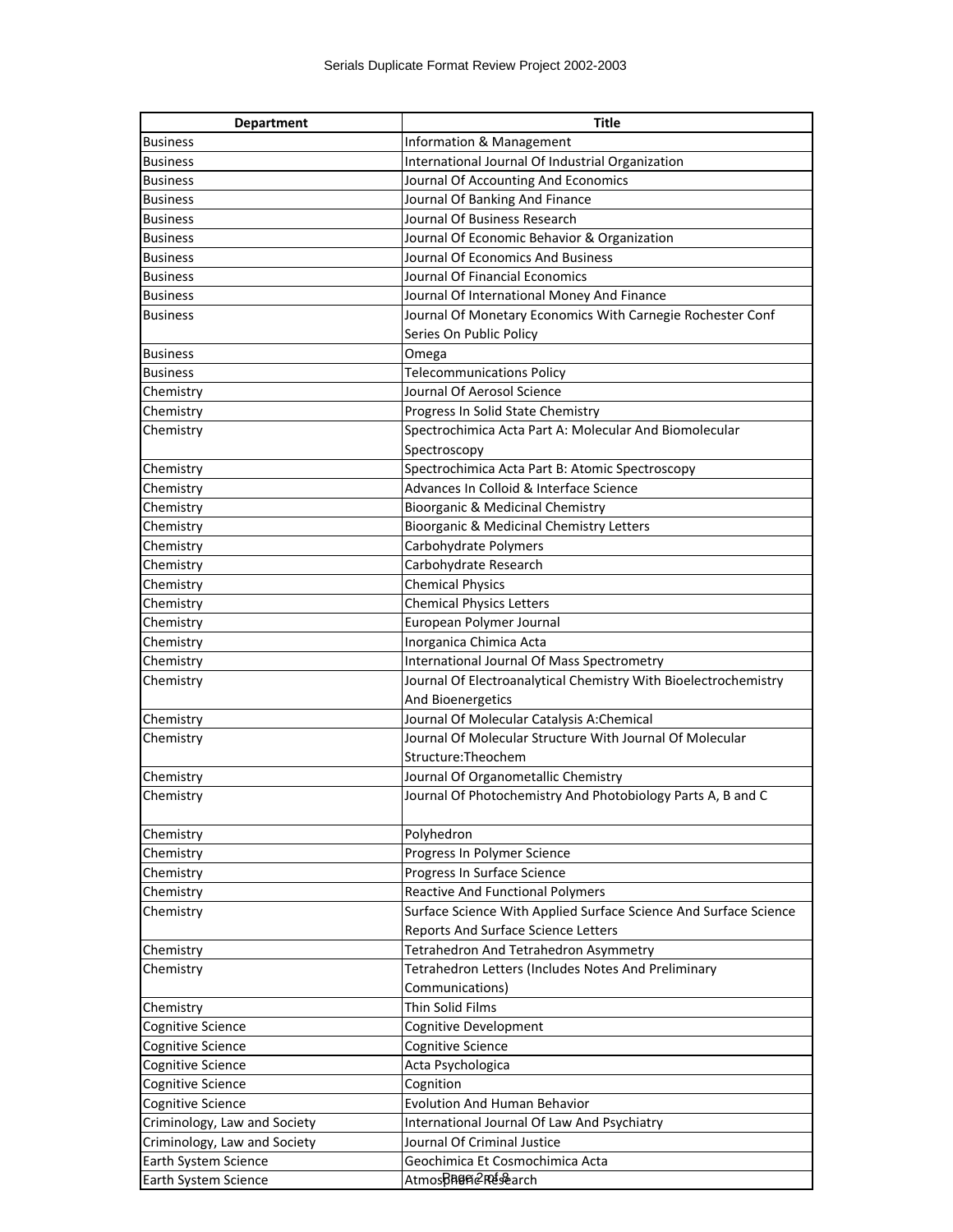| <b>Department</b>                     | <b>Title</b>                                                     |
|---------------------------------------|------------------------------------------------------------------|
| Earth System Science                  | <b>Chemical Geology</b>                                          |
| Earth System Science                  | <b>Continental Shelf Research</b>                                |
| Earth System Science                  | <b>Earth Science Reviews</b>                                     |
| Earth System Science                  | Journal Of Experimental Marine Biology And Ecology               |
| Earth System Science                  | Journal Of Geodynamics                                           |
| Earth System Science                  | Marine Chemistry                                                 |
| Earth System Science                  | Marine Environmental Research                                    |
| Earth System Science                  | <b>Marine Geology</b>                                            |
| Earth System Science                  | Physics and Chemistry of The Earth, Parts A, B and C             |
| Earth System Science                  | Quaternary Science Reviews                                       |
| Economics                             | Journal of Asian Economics                                       |
| Economics                             | Journal Of Socio-Economics                                       |
| Economics                             | Quarterly Review of Economics and Finance                        |
| Economics                             | <b>Review of Radical Political Economics</b>                     |
| Economics                             | <b>Economics Letters</b>                                         |
| Economics                             | <b>Energy Economics</b>                                          |
| Economics                             | European Economic Review                                         |
| Economics                             | European Journal Of Political Economy                            |
| Economics                             | International Journal Of Forecasting                             |
| Economics                             | Japan And The World Economy                                      |
| Economics                             | Journal Of Development Economics                                 |
| Economics                             | Journal OF Econometrics                                          |
| Economics                             | Journal Of International Economics                               |
| Economics                             | Journal Of Public Economics                                      |
| Economics                             | <b>Mathematical Social Sciences</b>                              |
| Education                             | Early Childhood Research Quarterly                               |
| Education                             | <b>Economics Of Education Review</b>                             |
| Education                             | Intelligence                                                     |
| Education                             | Journal Of School Psychology                                     |
| Education                             | Computers & Education                                            |
| Education                             | International Journal Of Educational Research With Learning And  |
|                                       | Instruction                                                      |
| Education                             | <b>Studies In Educational Evaluation</b>                         |
| Education                             | <b>Teaching And Teacher Education</b>                            |
| Engineering (Biochemical)             | Acta Materialia                                                  |
| Engineering (Biochemical)             | <b>Chemical Engineering Science</b>                              |
| Engineering (Biochemical)             | Intermetallics                                                   |
| Engineering (Biochemical)             | Journal Of Bioscience And Bioengineering (Formerly Jnl Of        |
|                                       | Fermentation & Bioeng)                                           |
| Engineering (Biochemical)             | Journal Of Biotechnology / Includes Reviews in Molecular         |
|                                       | Biotechnology                                                    |
| Engineering (Biochemical)             | Journal Of Membrane Science                                      |
| Engineering (Biochemical)             | Journal Of Non-Crystalline Solids                                |
| Engineering (Biochemical)             | <b>Materials Letters</b>                                         |
| Engineering (Biochemical)             | Materials Science And Engineering A,B,C And R:Reports Combined   |
|                                       | Subscription                                                     |
| Engineering (Biochemical)             | Metal Powder Report                                              |
| Engineering (Biochemical)             | Scripta Materialia                                               |
| Engineering (Civil and Environmental) | Advances In Water Resources                                      |
| Engineering (Civil and Environmental) | Atmospheric Environment                                          |
| Engineering (Civil and Environmental) | Colloids And Surfaces A: Physicochemical And Engineering Aspects |
| Engineering (Civil and Environmental) | Deep Sea Research Parts I And II With Oceanographic Literature   |
|                                       | Review                                                           |
| Engineering (Civil and Environmental) | Geoder <sub>Rage</sub> 3 of 8                                    |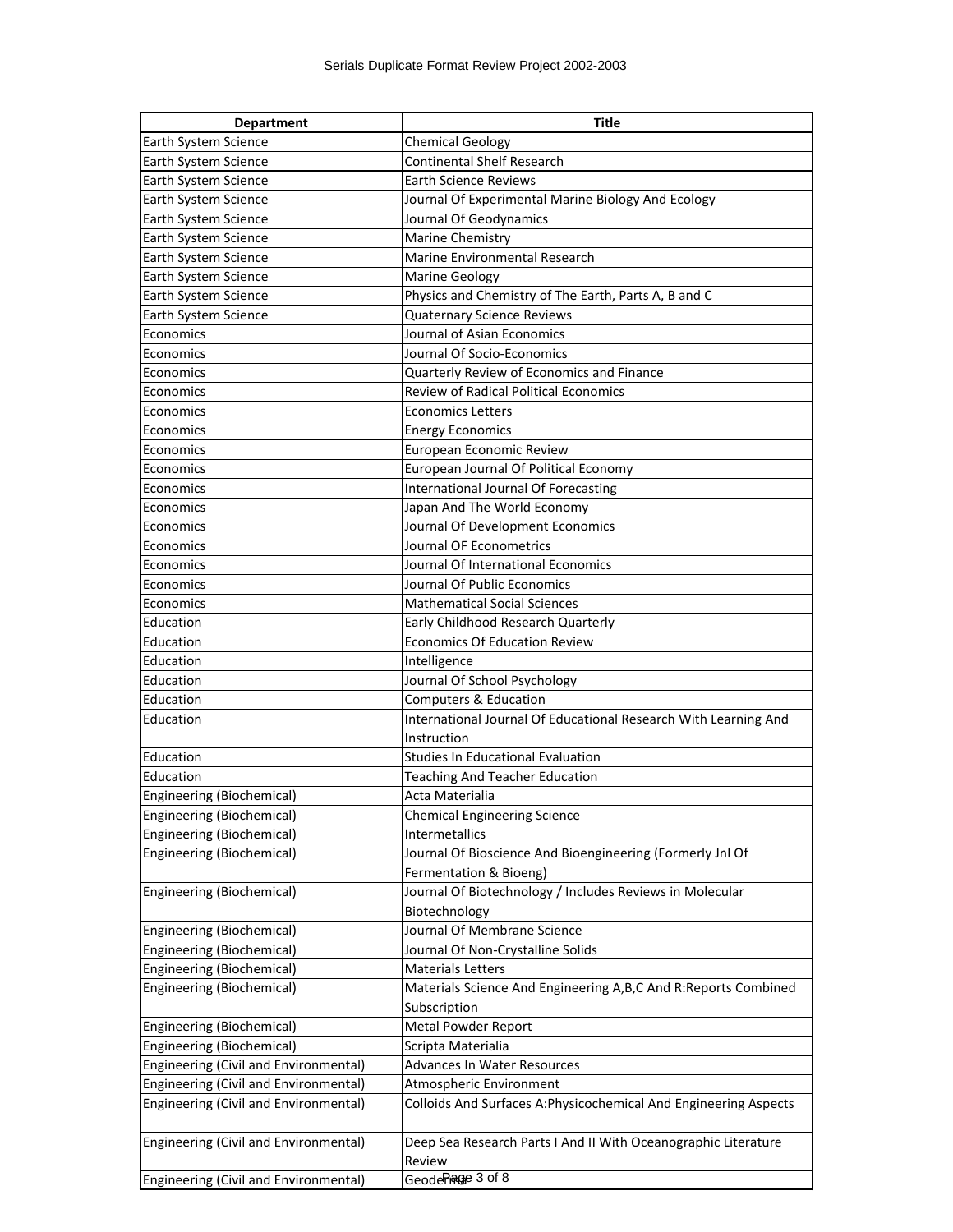| <b>Department</b>                                                        | Title                                                                      |
|--------------------------------------------------------------------------|----------------------------------------------------------------------------|
| Engineering (Civil and Environmental)                                    | Journal Of Hydrology With Journal Of Contaminant Hydrology                 |
|                                                                          | <b>Combined Subscription</b>                                               |
| Engineering (Civil and Environmental)                                    | Water Research                                                             |
| <b>Engineering (Electrical and Computer)</b>                             | Computers & Electrical Engineering                                         |
| <b>Engineering (Electrical and Computer)</b>                             | <b>Neural Networks</b>                                                     |
| Engineering (Electrical and Computer)                                    | Pattern Recognition                                                        |
| Engineering (Electrical and Computer)                                    | Computer Networks (was Computer Networks And Isdn Systems)                 |
|                                                                          |                                                                            |
| Engineering (Electrical and Computer)                                    | Data & Knowledge Engineering                                               |
| <b>Engineering (Electrical and Computer)</b>                             | Image And Vision Computing                                                 |
| <b>Engineering (Electrical and Computer)</b>                             | <b>Information Processing Letters</b>                                      |
| <b>Engineering (Electrical and Computer)</b>                             | Integration: The VLSI Journal                                              |
| <b>Engineering (Electrical and Computer)</b>                             | Pattern Recognition Letters                                                |
| Engineering (Electrical and Computer)                                    | <b>Signal Processing</b>                                                   |
| <b>Engineering (Electrical and Computer)</b>                             | Solid-State Electronics                                                    |
| Engineering (Mechanical and Aerospace)                                   | Acta Astronautica                                                          |
|                                                                          |                                                                            |
| Engineering (Mechanical and Aerospace)                                   | <b>Combustion And Flame</b>                                                |
|                                                                          |                                                                            |
| Engineering (Mechanical and Aerospace)                                   | <b>Engineering Fracture Mechanics</b>                                      |
|                                                                          |                                                                            |
| Engineering (Mechanical and Aerospace)                                   | International Journal Of Multiphase Flow                                   |
|                                                                          |                                                                            |
| Engineering (Mechanical and Aerospace)                                   | <b>Applied Mathematics And Computation</b>                                 |
|                                                                          |                                                                            |
| Engineering (Mechanical and Aerospace)                                   | Automatica                                                                 |
|                                                                          |                                                                            |
| Engineering (Mechanical and Aerospace)                                   | Computer Aided Geometric Design                                            |
|                                                                          |                                                                            |
| Engineering (Mechanical and Aerospace)                                   | Fuel                                                                       |
|                                                                          |                                                                            |
| Engineering (Mechanical and Aerospace)                                   | International Communications In Heat & Mass Transfer With Int Jnl          |
|                                                                          | Of Heat & Mass Transfer                                                    |
| Engineering (Mechanical and Aerospace)                                   | International Journal Of Fatigue                                           |
|                                                                          |                                                                            |
| Engineering (Mechanical and Aerospace)                                   | International Journal Of Heat And Fluid Flow                               |
|                                                                          |                                                                            |
| Engineering (Mechanical and Aerospace)                                   | Mechanism And Machine Theory                                               |
|                                                                          |                                                                            |
| Engineering (Mechanical and Aerospace)                                   | Progress In Energy And Combustion Science                                  |
|                                                                          |                                                                            |
| Engineering (Mechanical and Aerospace)                                   | <b>Systems And Control Letters</b>                                         |
|                                                                          | <b>Computers and Composition</b>                                           |
| English and Comparative Literature<br>English and Comparative Literature |                                                                            |
| English and Comparative Literature                                       | <b>English For Specific Purposes</b><br>Journal of Second Language Writing |
| English and Comparative Literature                                       | Poetics                                                                    |
| Government Information                                                   | <b>Government Information Quarterly</b>                                    |
| History                                                                  | Studies In History And Philosophy Of Science Part A                        |
|                                                                          | Bulletin Of Latin American Research / Discontinued with 2001               |
| History                                                                  |                                                                            |
| History                                                                  | Journal Of Medieval History                                                |
| <b>Informatics and Computer Science</b>                                  | Computers & Graphics                                                       |
| <b>Informatics and Computer Science</b>                                  | <b>Technology In Society</b>                                               |
| <b>Informatics and Computer Science</b>                                  | Artifici <mark>a Porte</mark> ll Perce                                     |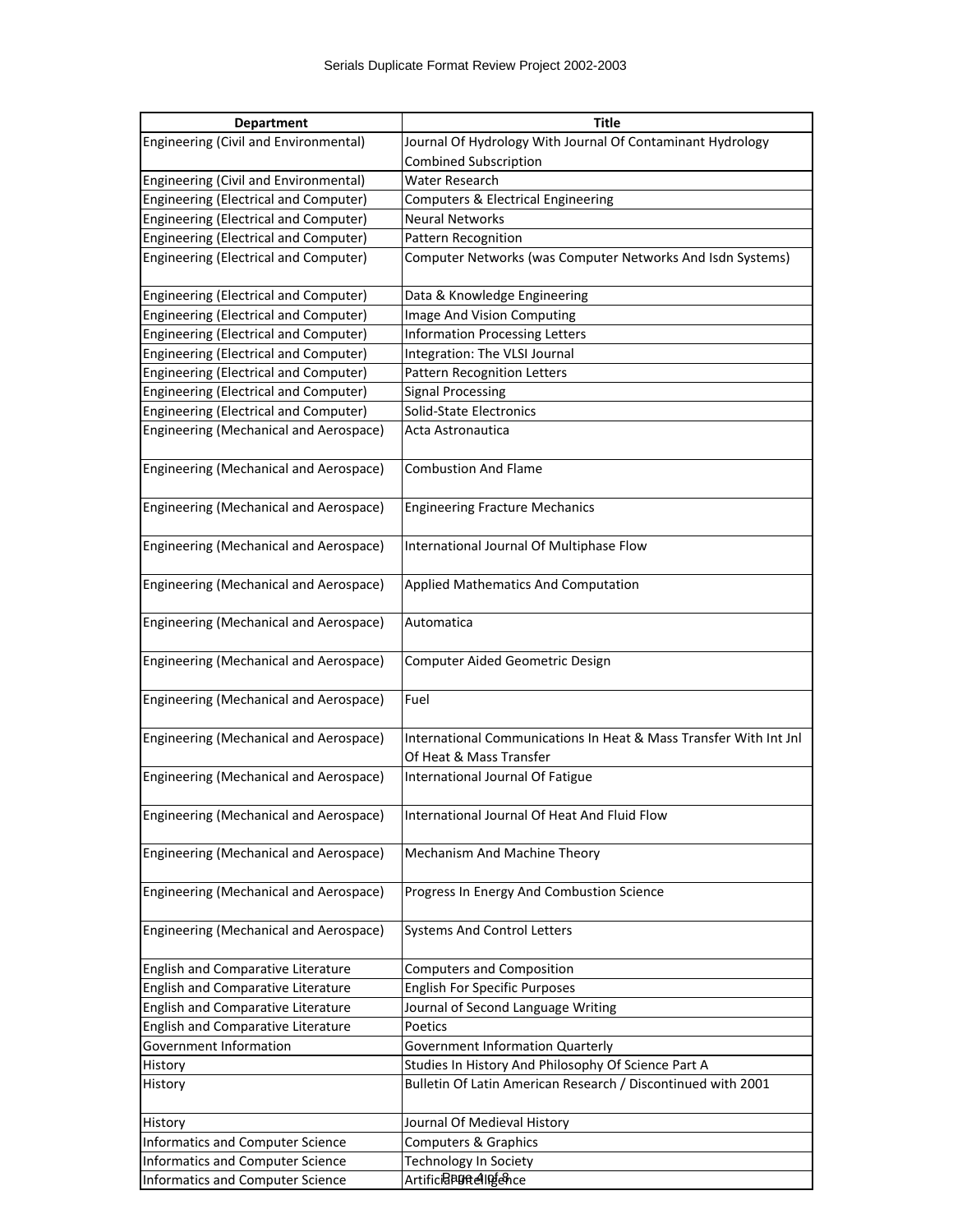| <b>Department</b>                       | <b>Title</b>                                                |
|-----------------------------------------|-------------------------------------------------------------|
| Informatics and Computer Science        | Computers In Human Behavior                                 |
| Informatics and Computer Science        | <b>Discrete Applied Mathematics</b>                         |
| Informatics and Computer Science        | <b>Future Generation Computer Systems</b>                   |
| Informatics and Computer Science        | Information And Software Technology                         |
| Informatics and Computer Science        | Journal Of Systems And Software                             |
| Informatics and Computer Science        | <b>Operations Research Letters</b>                          |
| <b>Informatics and Computer Science</b> | <b>Parallel Computing</b>                                   |
| <b>Informatics and Computer Science</b> | <b>Theoretical Computer Science</b>                         |
| <b>Library Science</b>                  | Journal of Academic Librarianship                           |
| <b>Library Science</b>                  | Journal Of Government Information                           |
| <b>Library Science</b>                  | <b>Research Strategies</b>                                  |
| <b>Library Science</b>                  | <b>Serials Review</b>                                       |
| <b>Library Science</b>                  | Library collections, acquisitions & technical services      |
| Linguistics                             | Journal Of Neurolinguistics                                 |
| Linguistics                             | Language & Communication                                    |
| Linguistics                             | Language Sciences                                           |
| Linguistics                             | Journal Of Pragmatics                                       |
| Linguistics                             | Lingua                                                      |
| <b>Mathematics</b>                      | Journal de Mathematiques Pures et Appliques                 |
| <b>Mathematics</b>                      | Nonlinear Analysis                                          |
| <b>Mathematics</b>                      | Topology                                                    |
| <b>Mathematics</b>                      | <b>Bulletin des Sciences Mathematiques</b>                  |
| Mathematics                             | Discrete Mathematics                                        |
| Mathematics                             | Journal Of Pure And Applied Algebra                         |
| <b>Mathematics</b>                      | Linear Algebra And Its Applications                         |
| Mathematics                             | Topology And Its Applications                               |
| Medicine                                | American Journal of Cardiology [2nd copy]                   |
| Medicine                                | American Journal Of Gastroenterology                        |
| Medicine                                | American Journal Of Gastroenterology [2nd copy]             |
| Medicine                                | American Journal of Medicine                                |
| Medicine                                | American Journal of Medicine [2nd copy]                     |
| Medicine                                | American Journal of Ophthalmology                           |
| Medicine                                | American Journal of Ophthalmology                           |
| Medicine                                | American Journal of Surgery                                 |
| Medicine                                | Annals Of Thoracic Surgery                                  |
| Medicine                                | British Journal of Obstetrics and Gynaecology (BJOG)        |
| Medicine                                | Cardiovascular Research / bundled with HEART                |
| Medicine                                | Clinical Neurology And Neurosurgery (International Edition) |
| Medicine                                | <b>Clinical Therapeutics</b>                                |
| Medicine                                | Contraception                                               |
| Medicine                                | <b>Current Surgery</b>                                      |
| Medicine                                | <b>Current Therapeutic Research</b>                         |
| Medicine                                | Early Human Development                                     |
| Medicine                                | <b>Experimental Hematology</b>                              |
| Medicine                                | Fertility And Sterility                                     |
| Medicine                                | Injury                                                      |
| Medicine                                | International Journal Of Cardiology                         |
| Medicine                                | International Journal Of Pediatric Otorhinolaryngology      |
| Medicine                                | Journal Of Affective Disorders                              |
| Medicine                                | Journal of Cataract and Refractive Surgery                  |
| Medicine                                | Journal Of Clinical Epidemiology [2nd copy]                 |
| Medicine                                | Journal of Heart & Lung Transplantation                     |
| Medicine                                | Journal Of Midwifery & Women's health                       |
| Medicine                                | Journal of Orthopaedic Research                             |
| Medicine                                | Journa Pade barh&cological And Toxicological Methods        |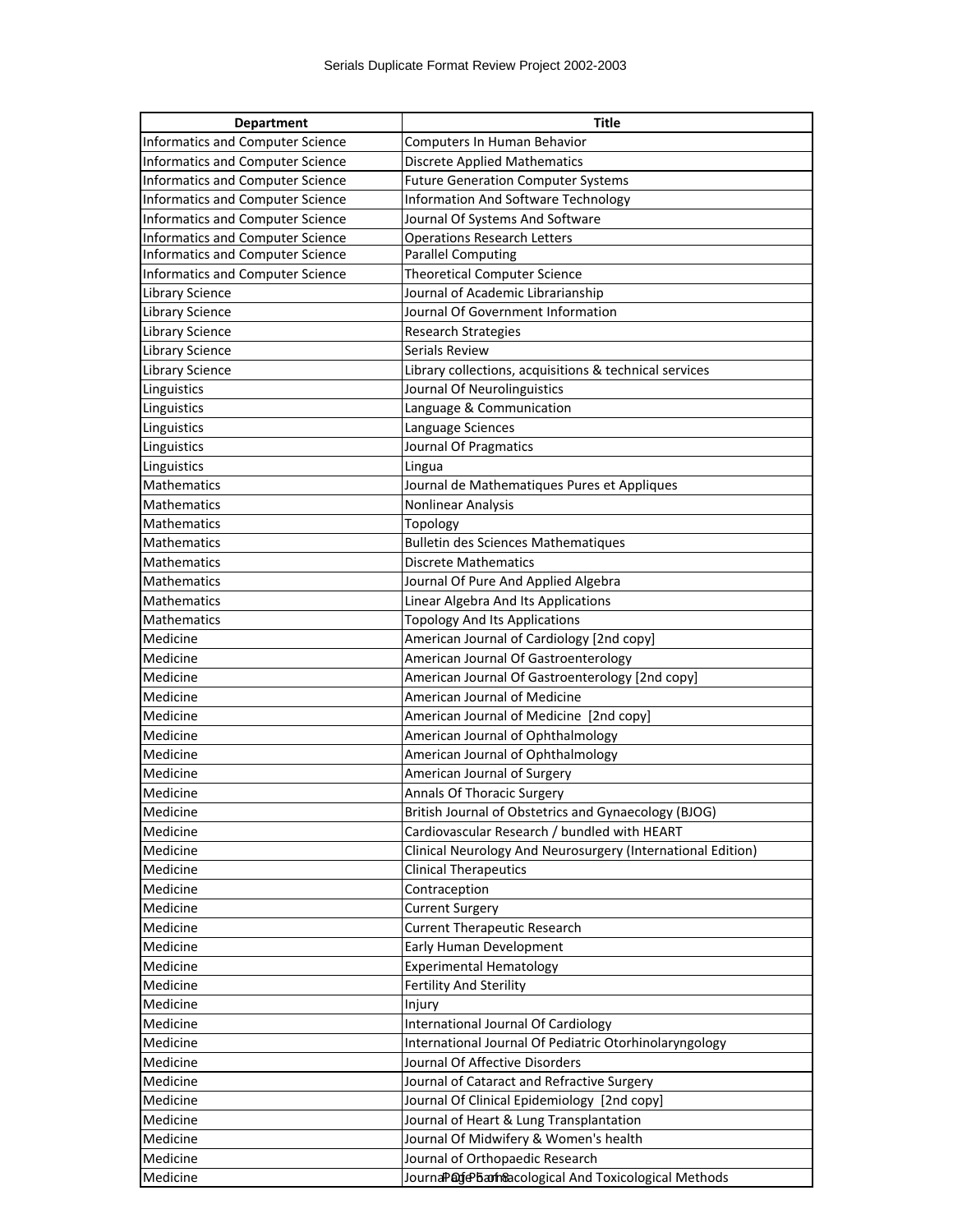| <b>Department</b> | <b>Title</b>                                                       |
|-------------------|--------------------------------------------------------------------|
| Medicine          | Journal of the American College of Surgeons                        |
| Medicine          | Lancet [2nd copy]                                                  |
| Medicine          | Leukemia Research                                                  |
| Medicine          | Neurobiology Of Aging                                              |
| Medicine          | Neuroscience & Biobehavioral Reviews                               |
| Medicine          | NeuroToxicology                                                    |
| Medicine          | Obstetrics & Gynecology                                            |
| Medicine          | Ophthalmology                                                      |
| Medicine          | Pain                                                               |
| Medicine          | <b>Surgical Neurology</b>                                          |
| Medicine          | Survey Of Ophthalmology                                            |
| Medicine          | <b>Transplantation Proceedings</b>                                 |
| Medicine          | Urology                                                            |
| Medicine          | <b>Addictive Behaviors</b>                                         |
| Medicine          | Advances In Enzyme Regulation                                      |
| Medicine          | Alcohol                                                            |
| Medicine          | American Journal Of Hypertension                                   |
| Medicine          | American Journal Of Preventive Medicine                            |
| Medicine          | Annals Of Occupational Hygiene 2002: No longer published by        |
|                   | <b>Elsevier</b>                                                    |
| Medicine          | <b>Antiviral Research</b>                                          |
| Medicine          | Archives Of Gerontology And Geriatrics                             |
| Medicine          | Atherosclerosis                                                    |
| Medicine          | Biochimica Et Biophysica Acta Combined Subscription To All 10      |
|                   | <b>Sections</b>                                                    |
| Medicine          | Biochimie / Added 2001                                             |
| Medicine          | <b>Biological Psychiatry</b>                                       |
| Medicine          | Biomedicine & Pharmacotherapy                                      |
| Medicine          | Bone                                                               |
| Medicine          | Brain Research - Complete-                                         |
| Medicine          | <b>Cancer Genetics And Cytogenetics</b>                            |
| Medicine          | <b>Cancer Letters</b>                                              |
| Medicine          | Clinical Biochemistry                                              |
| Medicine          | Clinical Imaging                                                   |
| Medicine          | Clinical Neurophysiology (Formerly Electroencephalography &        |
|                   | Clinical Neurophysiology. Now Incorporating Evoked Potentials      |
|                   | section and Electromyography and Motor Control section)            |
|                   |                                                                    |
| Medicine          | Clinical Psychology Review                                         |
| Medicine          | Computers In Biology And Medicine                                  |
| Medicine          | Current Opinion in Neurobiology                                    |
| Medicine          | Developmental & Comparative Immunology                             |
| Medicine          | Diabetes Research And Clinical Practice                            |
| Medicine          | Drug And Alcohol Dependence                                        |
| Medicine          | Epilepsy Research                                                  |
| Medicine          | European Journal Of Cancer With Oral Oncology (Ejc Publications) - |
|                   | <b>Combined Sub</b>                                                |
| Medicine          | European Journal Of Obstetrics & Gynecology And Reproductive       |
|                   | Biology                                                            |
| Medicine          | European Journal Of Pharmacology                                   |
| Medicine          | European Journal Of Radiology                                      |
| Medicine          | <b>Experimental Gerontology</b>                                    |
| Medicine          | <b>Febs Letters</b>                                                |
| Medicine          | Fems Microbiology -Combined-                                       |
| Medicine          | Food A Regel feeting al Toxicology                                 |
|                   |                                                                    |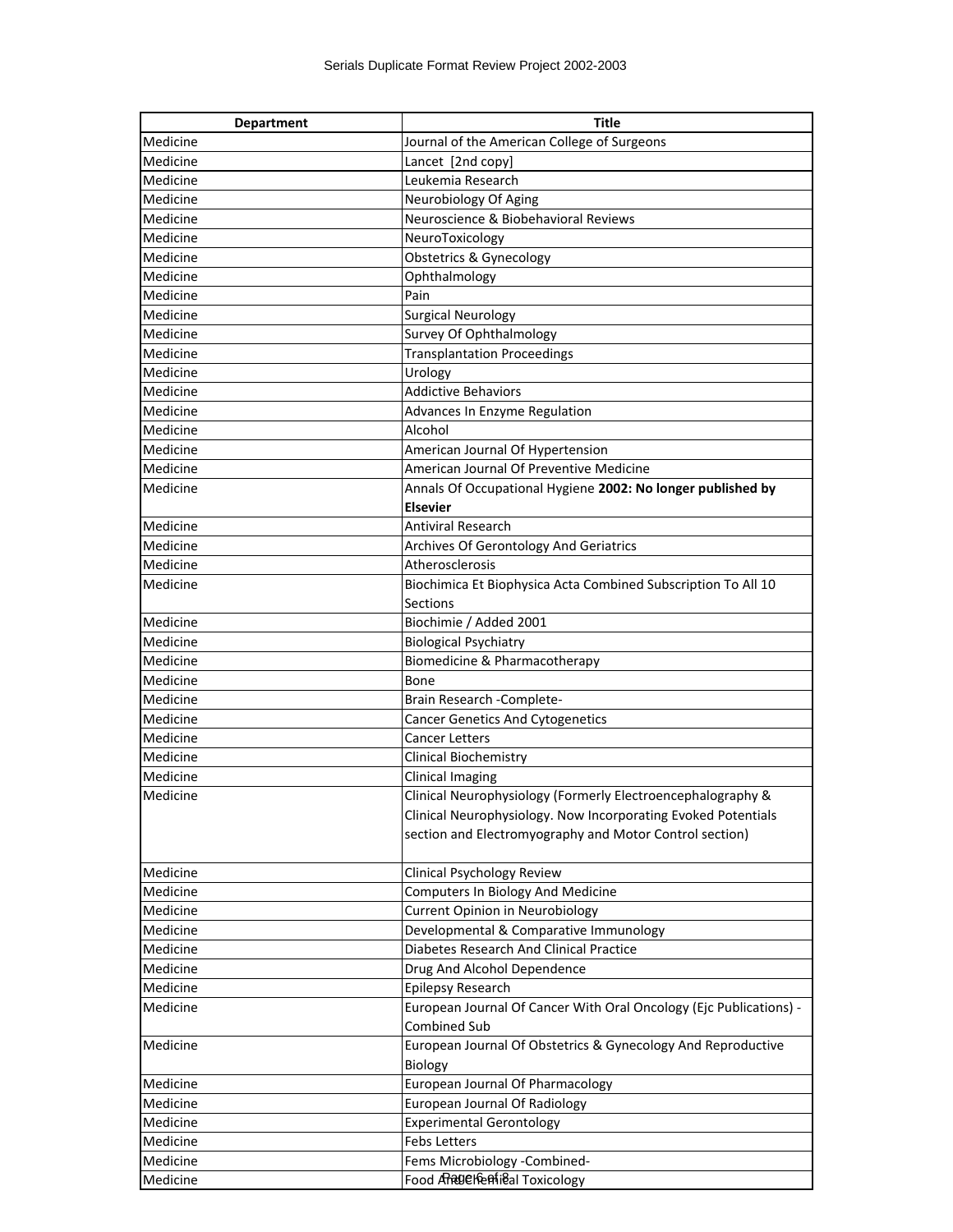| <b>Department</b> | <b>Title</b>                                                       |
|-------------------|--------------------------------------------------------------------|
| Medicine          | Free Radical Biology And Medicine                                  |
| Medicine          | <b>General Hospital Psychiatry</b>                                 |
| Medicine          | <b>Hearing Research</b>                                            |
| Medicine          | Human Immunology                                                   |
| Medicine          | Immunology Letters                                                 |
| Medicine          | International Journal Of Biochemistry & Cell Biology               |
| Medicine          | International Journal Of Developmental Neuroscience                |
| Medicine          | International Journal Of Gynecology And Obstetrics                 |
| Medicine          | International Journal Of Medical Informatics (Formerly I J Of Bio- |
|                   | Med Computing)                                                     |
| Medicine          | International Journal Of Radiation Oncology Biology Physics        |
| Medicine          | Journal Of Adolescent Health                                       |
| Medicine          | Journal Of Behavior Therapy And Experimental Psychiatry            |
| Medicine          | Journal Of Chemical Neuroanatomy                                   |
| Medicine          | Journal Of Clinical Epidemiology                                   |
| Medicine          | Journal Of Communication Disorders                                 |
| Medicine          | Journal Of Emergency Medicine                                      |
| Medicine          | Journal Of Ethnopharmacology                                       |
| Medicine          | Journal Of Health Economics                                        |
| Medicine          | Journal of Hepatology                                              |
| Medicine          | Journal Of Immunological Methods                                   |
| Medicine          | Journal Of Neuroimmunology                                         |
| Medicine          | Journal Of Neuroscience Methods                                    |
| Medicine          | Journal of Physiology-Paris                                        |
| Medicine          | Journal Of Psychiatric Research                                    |
| Medicine          | Journal Of Psychosomatic Research                                  |
| Medicine          | Journal Of Reproductive Immunology                                 |
| Medicine          | Journal Of Steroid Biochemistry And Molecular Biology              |
| Medicine          | Journal Of Substance Abuse Treatment                               |
| Medicine          | Journal Of The Neurological Sciences                               |
| Medicine          | Magnetic Resonance Imaging                                         |
| Medicine          | Mechanisms Of Ageing And Development with Aging Research           |
|                   | Reviews                                                            |
| Medicine          | Microbes and Infection                                             |
| Medicine          | Molecular And Cellular Endocrinology                               |
| Medicine          | Molecular Immunology                                               |
| Medicine          | Neurochemistry International                                       |
| Medicine          | Neuroscience                                                       |
| Medicine          | Neuroscience Letters                                               |
| Medicine          | Neuroscience Research                                              |
| Medicine          | Neurotoxicology And Teratology                                     |
| Medicine          | Pharmacology & Therapeutics                                        |
| Medicine          | Progress In Biophysics & Molecular Biology                         |
| Medicine          | Progress In Neuro-Psychopharmacology & Biological Psychiatry       |
| Medicine          | Prostaglandins & Other Lipid Mediators                             |
| Medicine          | Psychiatry Research Including Neuroimaging Section                 |
| Medicine          | Research in Microbiology                                           |
| Medicine          | Respiratory Physiology And Neurobiology                            |
| Medicine          | Steroids                                                           |
| Medicine          | Thrombosis Research                                                |
| Medicine          | Toxicology                                                         |
| Medicine          |                                                                    |
|                   | <b>Toxicology Letters</b>                                          |